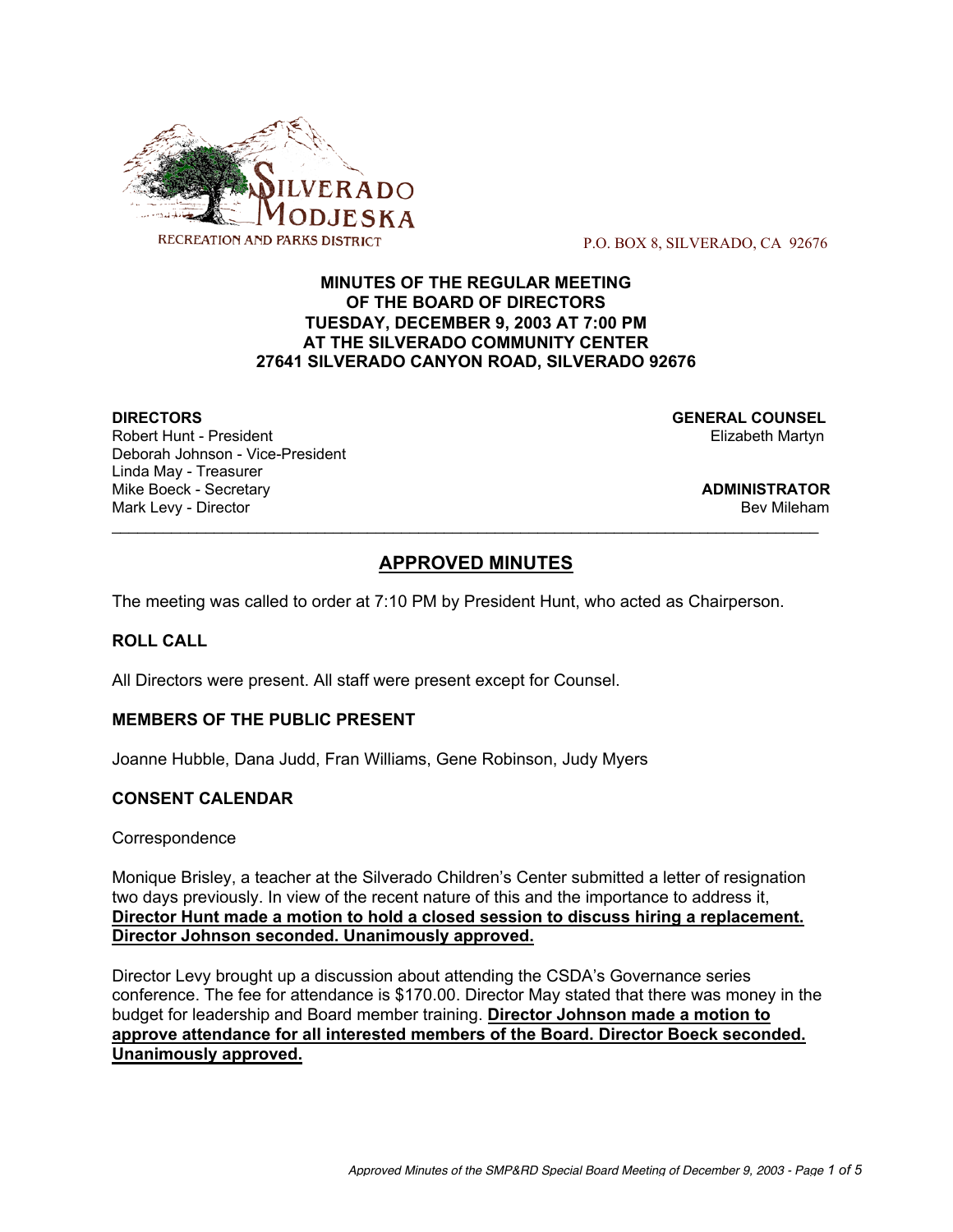The three-day O.C. Leadership Symposium conference was discussed. Director Levy thought it would be a good meeting to attend and said he might like to go. Director Johnson suggested putting in a call to see if they could qualify for a lower rate than the \$575. The Board would like President Hunt to go. He may go if possible or appoint a designee from the Board to attend. Other members have the option to pay their own way if they choose to go. **Director Johnson made a motion to pay for Director Hunt or a designee's way. Director Boeck seconded. Unanimously approved.**

Approval of November 25, Minutes

## **Director Johnson made a motion to approve Minutes with corrections to the incorrect date given in the heading. Director May seconded. Director Boeck abstained. Unanimously approved.**

## **TREASURER'S REPORT**

The Board discussed July-Dec 6 Budget vs Actual sheet. A Balance sheet was also distributed. Questions were asked about the auditor's fee, and it was noted that the utilities have gone up in cost, possibly due to a water leak in Modjeska, which has since been repaired. Director Johnson suggested to Director May that she keep track of the utilities to see how much things are costing and to note if there are any changes.

## **Director May made a motion to approve the Finance Report, Director Levy seconded. Unanimously approved.**

Payment of District Bills- **Director May made a motion to approve transmittal 1203B for \$3,374.05. Director Johnson seconded. Unanimously approved.**

## **Director May made a motion to approve transmittal 1203A for \$350.00 to pay Directors meeting attendance fees. Director Johnson seconded. Unanimously approved.**

Director May had a suggestion to approve certain bills for payment now, because of the holidays and since the Board won't be meeting again until January 2004. **Director May would like the bookkeeper to prepare, then have Director Hunt sign for approval and then Director May would send in the transmittals for payment. Director Johnson moved to approve this idea, Director Boeck seconded. Unanimously approved.**

Resolution for Petty Cash Fund - **Director May made a motion to establish a petty cash fund, following all Impressed Fund and County procedures, with a copy of policy and procedures from the County to be added to the resolution. Director Johnson seconded.**

## **A Roll call was taken: Director Levy-AYE, Director Boeck-AYE, Director Hunt-AYE, Director May-AYE, Director Johnson-AYE**

## **SILVERADO CHILDREN'S CENTER**

Enrollment status- The total number of children enrolled at the center is 51. There has been a small loss in attendance. Director Johnson will work on a new format for the Center.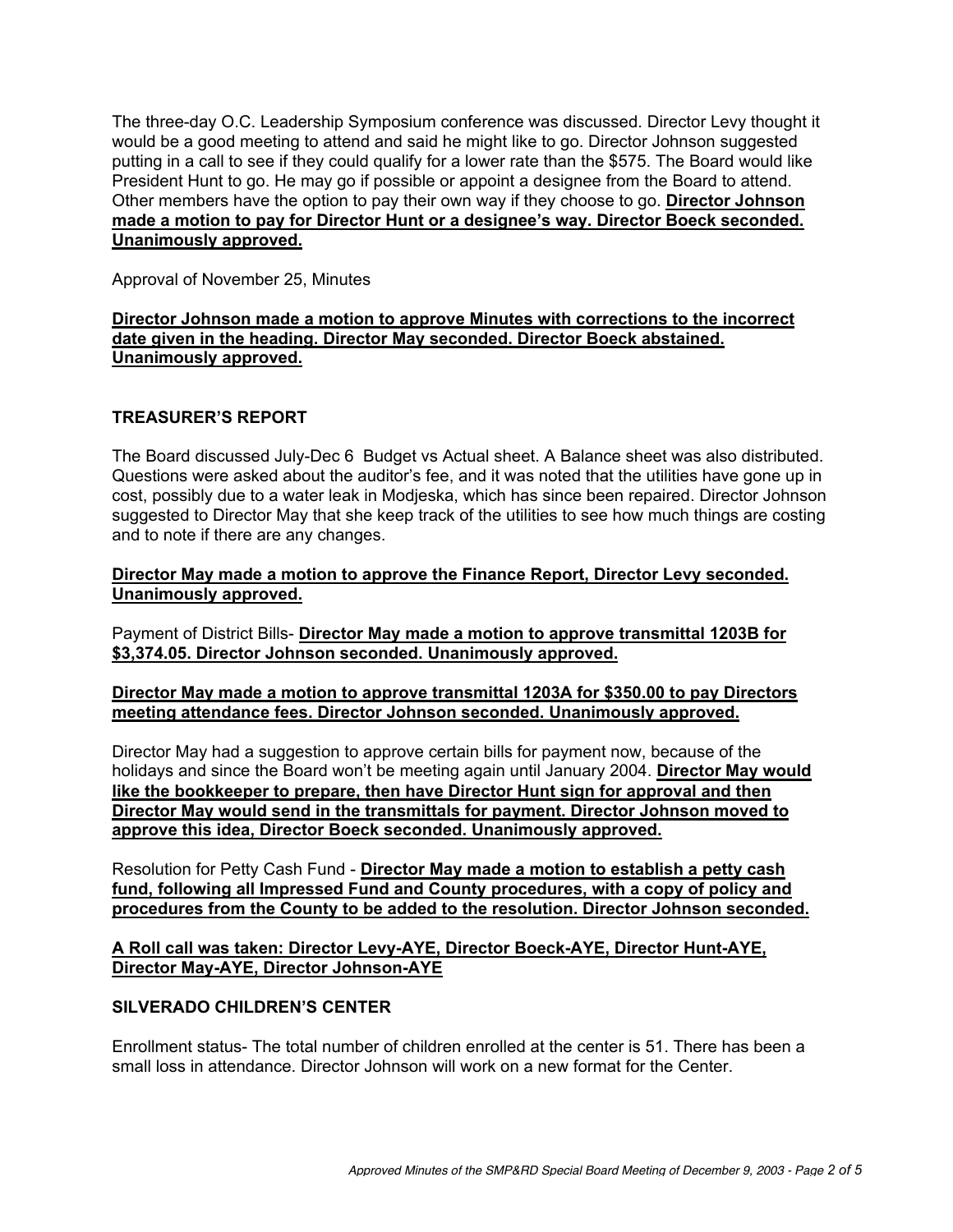A termite inspection was done. Wet areas showed some external fungus growth, and termites were evident. Three different termite control company bids were being considered by the Board. **Director May made a motion to authorize the Children's Center Liaison (Director Hunt) to negotiate with an exterminating company not to exceed \$4,000.00. Director Boeck seconded. Unanimously approved.**

Children's Center Director- Director Johnson brought resumes from interested persons for the Children's Center Director position. Three candidates were interviewed by Director Johnson and the appointed Search Committee. Cathie Fountain really impressed everyone, she has some financial experience and excellent credentials. Her philosophy meshes very well with the Center, she seemed the obvious choice for everyone. Director Johnson is meeting with her to discuss salary possibilities. Director Johnson will draft the contract, to be reviewed by District Counsel. Her background is being checked in the meantime, fingerprinting etc. She has not been formally hired yet.

Status of O.C. Children and Families Commission Grant (\$35,000).- To decide on course of action to make changes necessary to establish SMRPD as the administrative authority, and begin utilizing the funds as soon as possible. The Board decided to wait on making any decisions on this until hiring a Children's Center Director.

Director Hunt reported being at the Children's Center Parents Committee meeting, where the attitude was positive. Concerns were expressed about the need to get a director hired ASAP.

Joanne Hubble spoke at the podium, she told the Board that Cathie Fountain should be made an offer as soon as possible. She asked if the entire Board needed to meet her for approval.

She mentioned a lady named Regina (no last name given) was interested in working at the center. She said that the center needed to have a floating teacher for consistency for the children, noting that having continuous substitutes was too hard on the children. Health benefits were an issue at the center and she asked what Cathie Fountain would be offered.

Hot water is needed at the center. She also recommended an air purifier, and wanted to know why the Board felt the center should pay for the termite problem. Director Hunt responded that the District paid for all outlays and that the notion of the Children's Center as an entity apart from the District was and always had been incorrect. The Children's Center is an Enterprise Activity that is wholly owned and operated by the District, and it is necessary to keep expenses for the Enterprise and the General Funds separately accounted to avoid subsidizing the Enterprise with tax monies.

## **DISTRICT FACILITIES**

Caretakers Report - The Board discussed whether they need to get Safety Reports from the caretakers.

Modjeska Community Center rehab status - The Board will solicit bids by January.

## **OTHER DISTRICT BUSINESS**

Election of Board Officers for 2004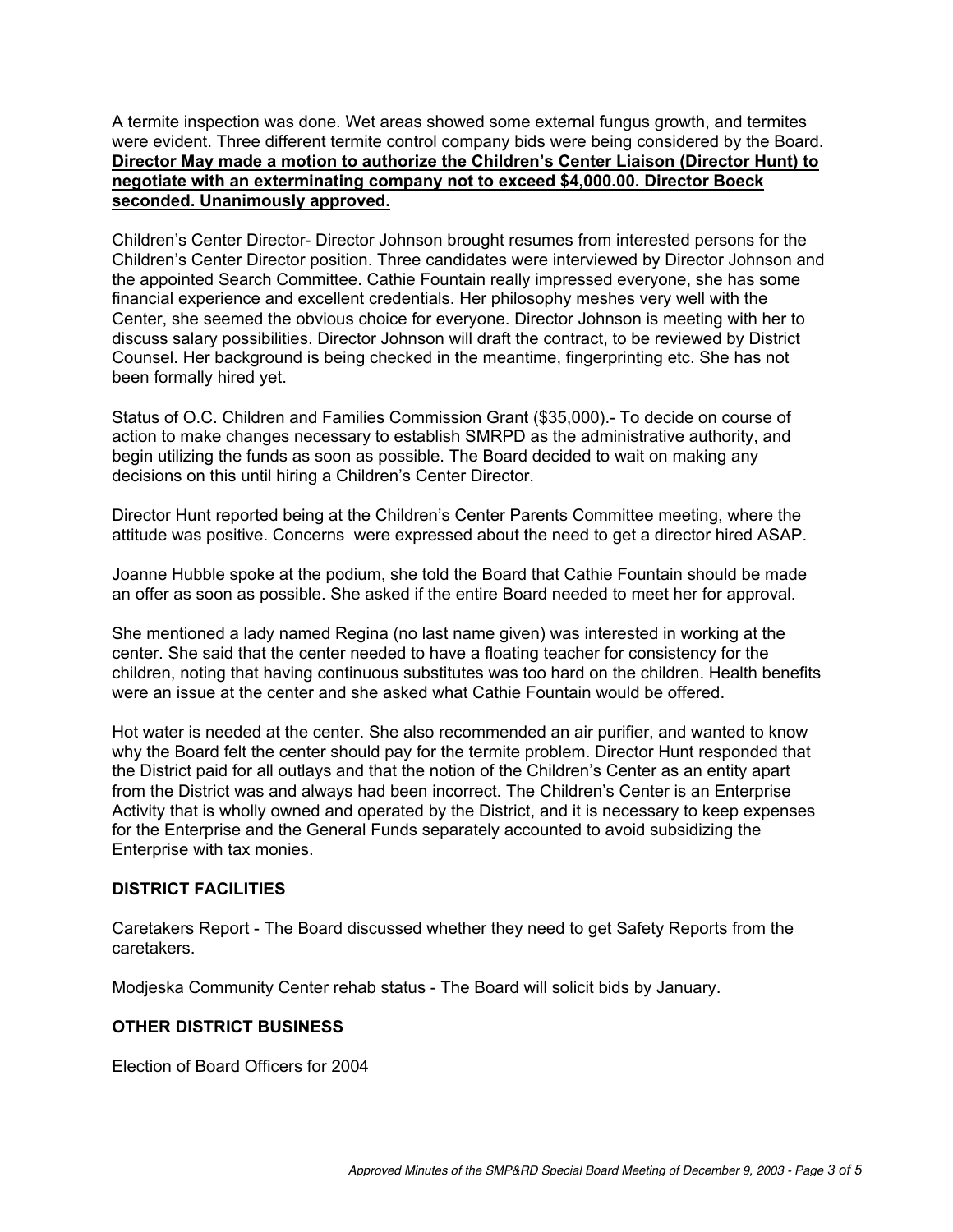**Director Levy made a motion to nominate Director Hunt for President. Director Johnson seconded. Approved 3-AYE, Directors Boeck and Hunt abstained.**

**Director Levy made a motion to nominate Director May as Treasurer. Director Johnson seconded. Approved 3-AYE, Directors Boeck and May abstained.**

**Director Hunt made a motion to nominate Director Levy as Secretary. Director Johnson seconded. Approved 4-AYE, Director Levy abstained.**

**Director Levy made a motion to nominate Director Johnson as Vice President. Director May seconded. Approved 3-AYE, Directors Boeck and Johnson abstained.**

LAFCO Municipal Services Review Working Committee process report and selection of District representative and alternate.- **Director Hunt made a motion to nominate Director May to be the primary representative. Director Johnson seconded. Unanimously approved.**

## **Director Johnson made a motion to approve Director Levy as the alternate. Director May seconded. Unanimously approved.**

Continuation of discussion regarding assignment of Director management responsibilities. Included brief presentation of the legal and financial liabilities of unstructured Board micromanagement and inappropriate interference of individual Directors with Staff activities.

Director Hunt discussed with CAPRI and also with District Counsel for advice in this matter. The Board was presented with a packet of information from Director Hunt to review and discuss at a future time. Updating the District Policy Manual was discussed.

Status of Grants- The Board discussed looking for someone to handle the grants. Director May met with Phil McWilliams and thought he would be good candidate for the job. Director Hunt suggested the Finance Committee contact him to try to get him on board ASAP. **Director May made a motion to appoint Phil McWilliams to work strictly with the Finance Committee to handle the grants. Director Levy seconded. Unanimously approved.**

**Resolution 120903-1 to establish that the second Regular Board Meeting on the fourth Tuesday of each month, from this point forward be held at the Modjeska Community Center. Director Levy made a motion to adopt Resolution 120903-1. Director May seconded. A roll call vote was taken: Director Levy-AYE, Director Boeck-NAY, Director Hunt-AYE, Director May-AYE, Director Johnson-AYE.**

Due to the holidays the Board voted on whether or not to have a December Board Meeting. **Director Boeck made a motion to cancel the regular meeting of December 2003. Director Johnson seconded. Unanimously approved.**

Status of Flying-B Ranch acquisition Investigations. Director May has been trying to get in touch with owner of the Flying-B Ranch and has not heard from him yet.

## **COMMITTEE REPORTS**

## **Recreation**

Director Levy passed out a Winter Program brochure. Things are looking really good with all kinds of classes being planned. Registration is January 10, 2004 and classes will start on